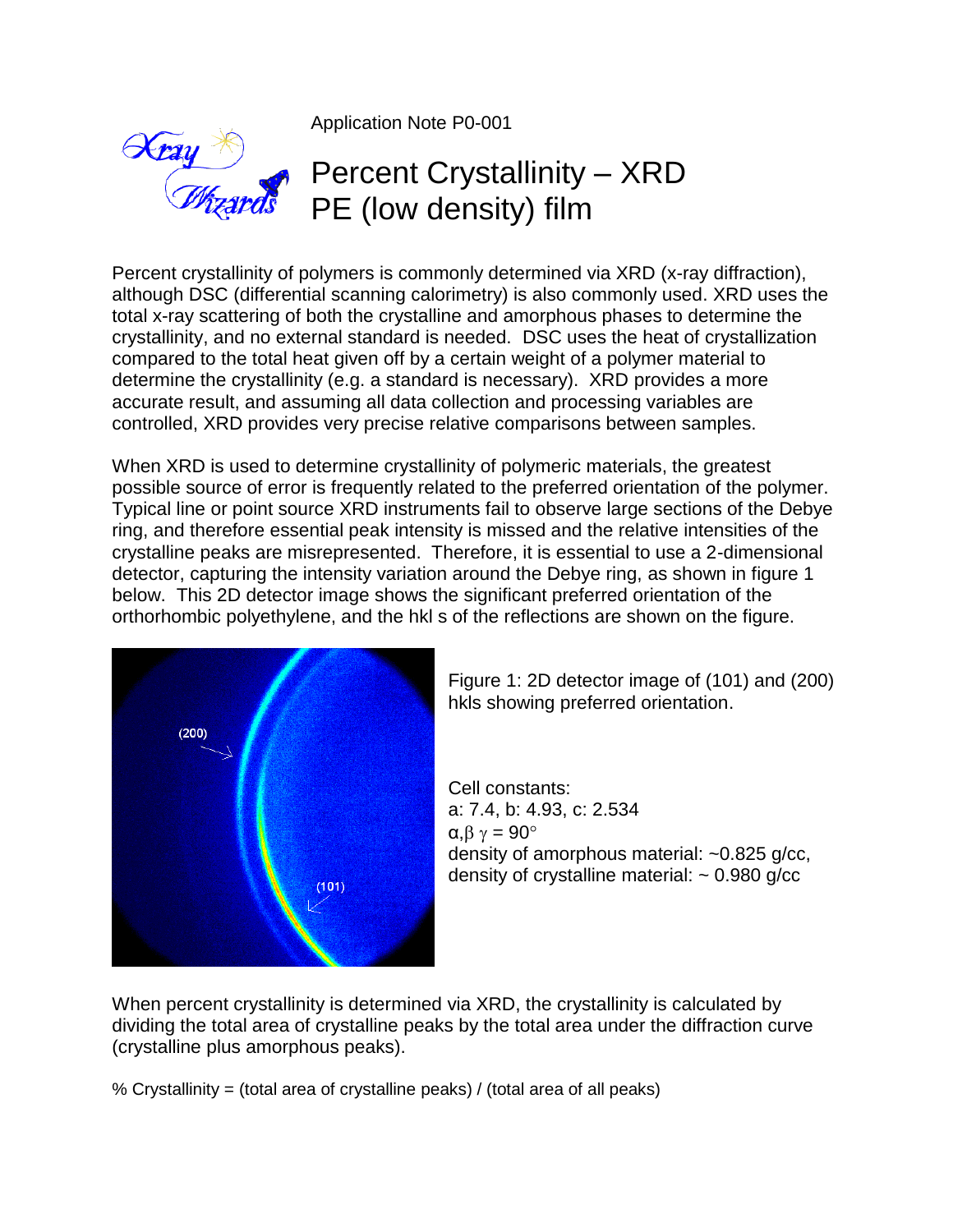Air scatter must be removed prior to profile fitting of peaks, and air scatter is typically determined by running a "blank" (e.g. collecting a data pattern under identical conditions without a sample in place) and subtracting that blank pattern from the pattern of the sample under investigation. Compton's scatter, which is inelastic (non-diffraction) scattering, is typically approximated and removed since it is not related to the crystalline or amorphous scatter. If air scatter and Compton's scatter are not taken into account, the reported percent crystallinity will be biased to lower calculated crystallinity.

It should also be noted that the exact locations of the amorphous and crystalline regions are typically left to the judgment of the diffractionist. The refinement model should account for all intensity in the pattern, and should account for all amorphous and crystalline regions. Figure 2 shows the refinement and % crystallinity calculation for the low density PE as calculated by the Topaz Rietveld Refinement software from Bruker. Crystalline peak locations are labeled for clarity.



Figure 2: Peak locations and profile fitting for percent crystallinity

After peaks are assigned as crystalline or amorphous, the percent crystallinity is easily calculated as shown in the equation above. In this case, three amorphous regions are defined, at approximately 19 $^{\circ}$ , 42 $^{\circ}$  and 58 $^{\circ}$  in 2 $\theta$ . The first amorphous peak, typically located between 18 $^{\circ}$  and 20 $^{\circ}$  in 2 $\theta$ , is occasionally referred to as "para"-crystalline in the literature. Depending upon the FWHM (full width at half maximum) of this peak, this scattering entity be displaying chain ordering in one or two crystallographic directions, but has not developed well formed three dimensional crystallites. Therefore it may be